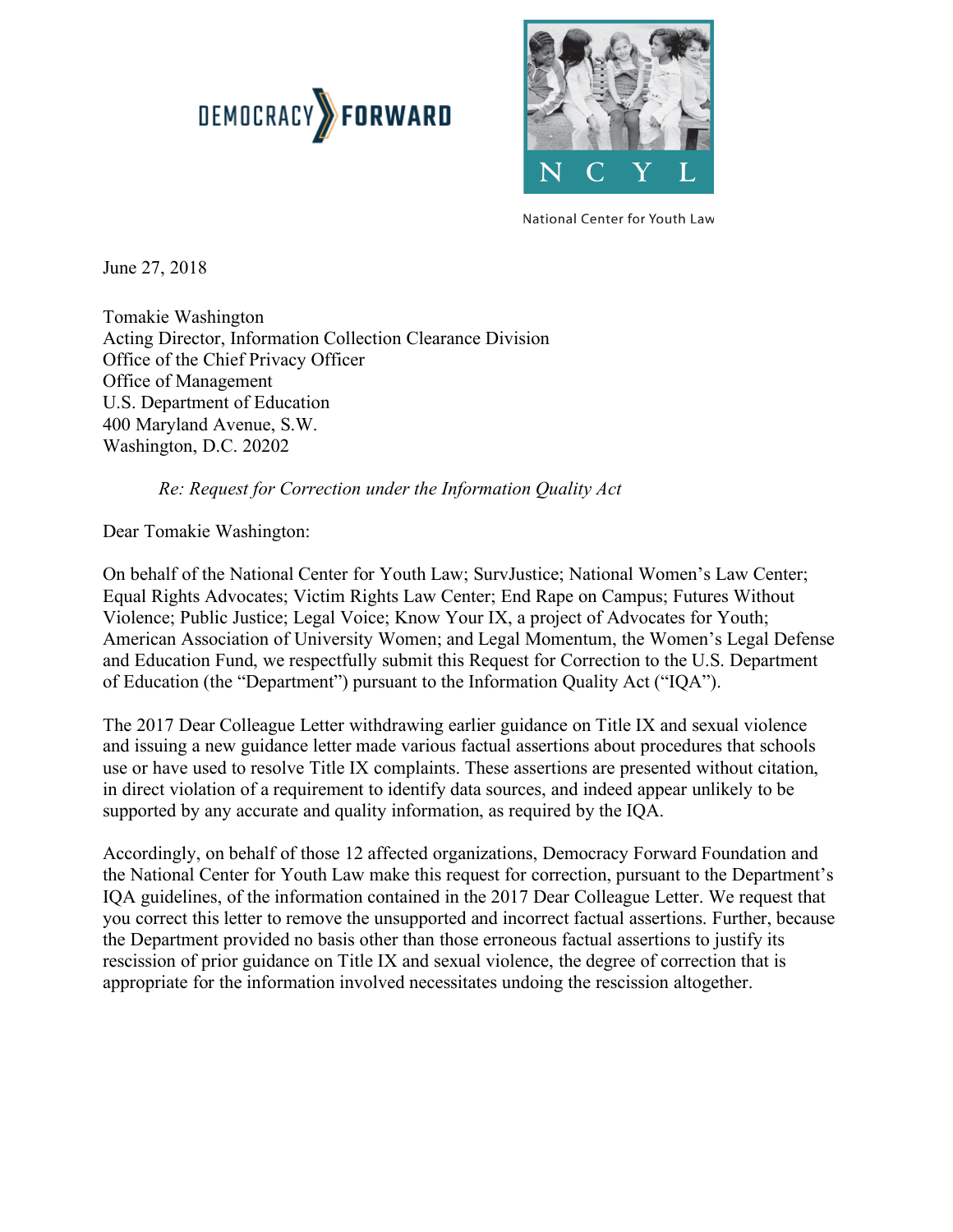# **I. The IQA's Requirements**

 The IQA, found at Section 515 of Public Law 106-554, together with its implementing regulations and guidelines, requires that information disseminated to the public by federal agencies, including the Department, be accurate, reliable, and unbiased.<sup>1</sup> The IQA directs the Office of Management and Budget ("OMB") to issue guidelines that "provide policy and procedural guidance to Federal agencies for ensuring and maximizing the quality, objectivity, agencies."<sup>2</sup> Federal agencies, in turn, must issue their own guidelines to promote the quality, utility, and integrity of disseminated information and to establish "administrative mechanisms allowing affected persons to seek and obtain correction of information maintained and disseminated by the agency that does not comply with the guidelines."<sup>3</sup> utility, and integrity of information (including statistical information) disseminated by Federal

 Pursuant to these directives, OMB and the Department have promulgated guidelines establishing information quality standards and providing a means for parties to seek redress for information that does not conform to these standards.<sup>4</sup> Under these guidelines, the touchstone for the IQA is that (1) information (2) disseminated by an agency (3) be of requisite quality. "Information" includes "any communication or representation of knowledge, such as facts or data, in any medium or form."5 And dissemination "refers to any distribution of information to the public that is initiated or sponsored by a federal agency."6

 The Department "assess[es] information quality using three factors: utility, objectivity, and integrity."7

• Utility "refers to the usefulness of the information to its intended users."<sup>8</sup> Any aggregate data or information presented in a Departmental product should be "carefully described and documented."<sup>9</sup> "The usefulness of information the Department disseminates will be evaluated from the perspective of the Department, educators, education researchers, policymakers, and the public."10

<sup>6</sup>*Id.* 

 $\overline{\phantom{a}}$ 

- <sup>7</sup>*Id.* at 4.
- <sup>8</sup>*Id.*
- <sup>9</sup>*Id.* at 5.
- $10$  *Id.*

<sup>&</sup>lt;sup>1</sup> Consolidated Appropriations Act, 2001, Pub. L. No. 106-554 § 515, 114 Stat. 2763, 2763A-153 & 154 (codified at 44 U.S.C. § 3516 note) ("IQA"); Guidelines for Ensuring and Maximizing the Quality, Objectivity, Utility, and Integrity of Information Disseminated by Federal Agencies, 67 Fed. Reg. 8452 (Feb. 22, 2002) ("OMB Guidelines"); U.S. Dep't of Educ., *Information Quality Guidelines* ("Departmental Guidelines"), https://www2.ed.gov/policy/gen/guid/iq/infoqualguide.pdf.

<sup>&</sup>lt;sup>2</sup> IQA, *supra* note 1,  $\frac{6}{5}$  515(a).

<sup>&</sup>lt;sup>3</sup> *Id.* § 515(b). As discussed in Part III, *infra*, the organizations jointly submitting this letter are all affected persons.

 <sup>4</sup>*See* Departmental Guidelines.

<sup>5</sup>*Id.* at 1.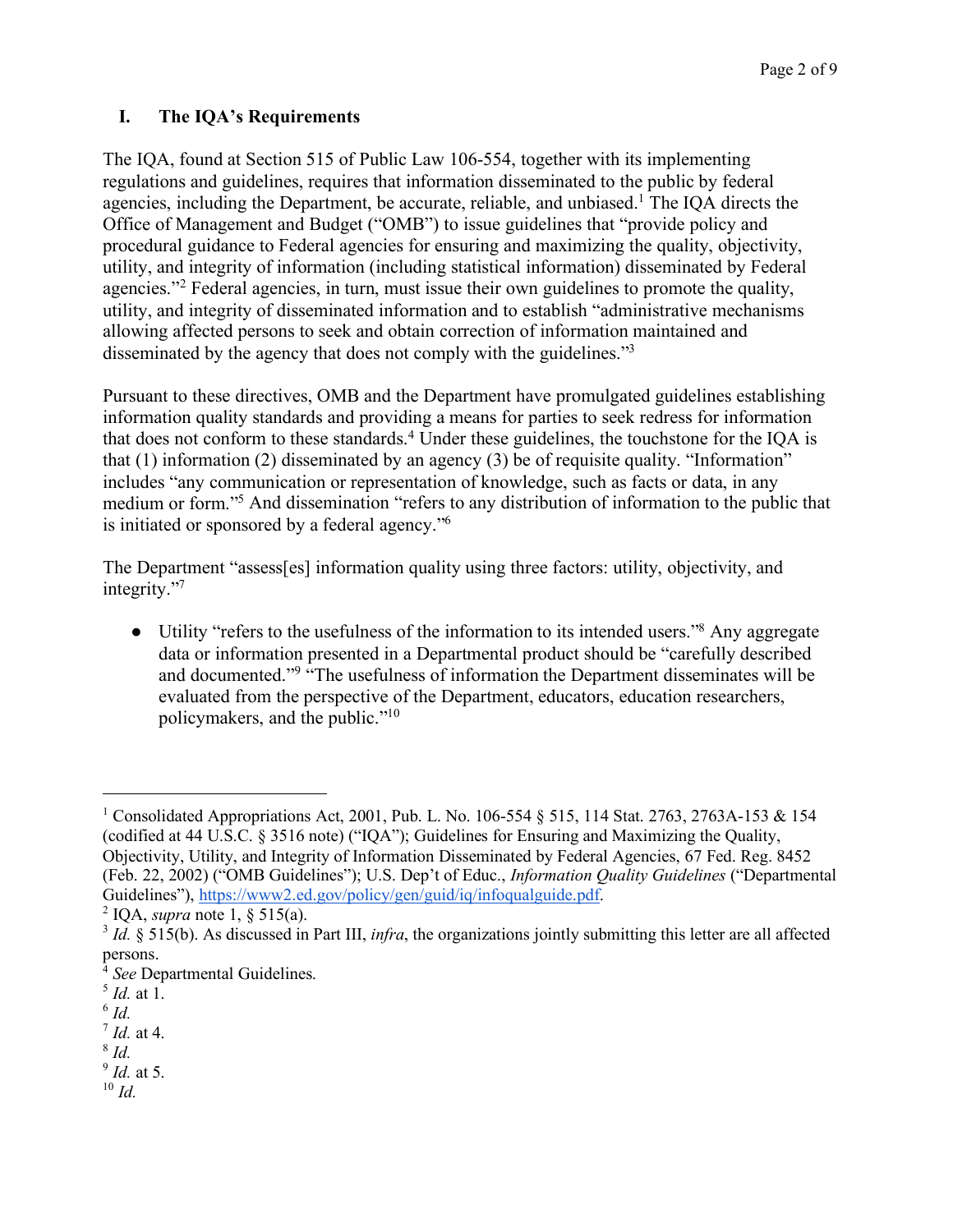- Objectivity "refers to the accuracy, reliability, and unbiased nature of information."<sup>11</sup> It "involves both the content and the presentation of the information."<sup>12</sup> Content "should be complete, includ[ing] documentation of the source of any information used."<sup>13</sup> Department products should, among other things, "[c]learly identify data sources" and "[c]onfirm and document the reliability of the data, and acknowledge any shortcomings or explicit errors in any data that is included."<sup>14</sup>
- ● Integrity "refers to the security or protection of information" and "ensures that the information is not compromised through corruption or falsification."15

 Research findings of third parties are subject to the IQA when the Department "represents, uses, or relies upon the information ... in support of the official position of the Department."<sup>16</sup> Indeed, when information is "reasonably likely to have a clear or substantial impact on" the Department's policies, it "needs to meet higher quality standards."<sup>17</sup> Such "influential information" must be "accompanied by supporting documentation that allows an external user to understand clearly the information and be able to reproduce it, or understand the steps involved in producing it."<sup>18</sup>

## **II. The 2017 Dear Colleague Letter Disseminated Information of Questionable Quality**

 On September 22, 2017, the Department issued a Dear Colleague Letter (the "2017 Dear Colleague Letter" or "Letter").<sup>19</sup> The 2017 Dear Colleague Letter, and accompanying  $Q&A$  guidance, both set forth the Trump Administration's policy regarding Title IX and rescinded a 2011 Dear Colleague Letter and 2014 Questions & Answers document (collectively "Prior Guidance").

 The 2017 Dear Colleague Letter is covered by the IQA. The Letter contains information, *i.e.,* a "representation of knowledge, such as facts or data … including in textual … [or] narrative … forms."<sup>20</sup> The information, quoted immediately below, consists of assertions of facts in narrative form about what schools were doing before the Prior Guidance was issued and the effect that the Department's Prior Guidance had on the procedures that schools employed to resolve Title IX complaints. And the Letter was plainly disseminated to the public. The Department issued the 2017 Dear Colleague Letter with an accompanying press release and continues to make the Letter available to the public on its webpage.

 $13$  *Id.* 

l  $11$  *Id.* 

 $12$  *Id.* 

 <sup>14</sup>*Id.* 

<sup>15</sup>*Id.* at 9.

<sup>16</sup>*Id.* at 3.

<sup>17</sup>*Id.* at 9.

 <sup>18</sup>*Id.* at 10.

<sup>&</sup>lt;sup>19</sup> See U.S. Dep't of Educ., Ltr. from Acting Ass't Sec'y Candice Jackson (Sept. 22, 2017), https://www2.ed.gov/about/offices/list/ocr/letters/colleague-title-ix-201709.pdf ("2017 Dear Colleague Letter").

 $20$  Departmental Guidelines at 1.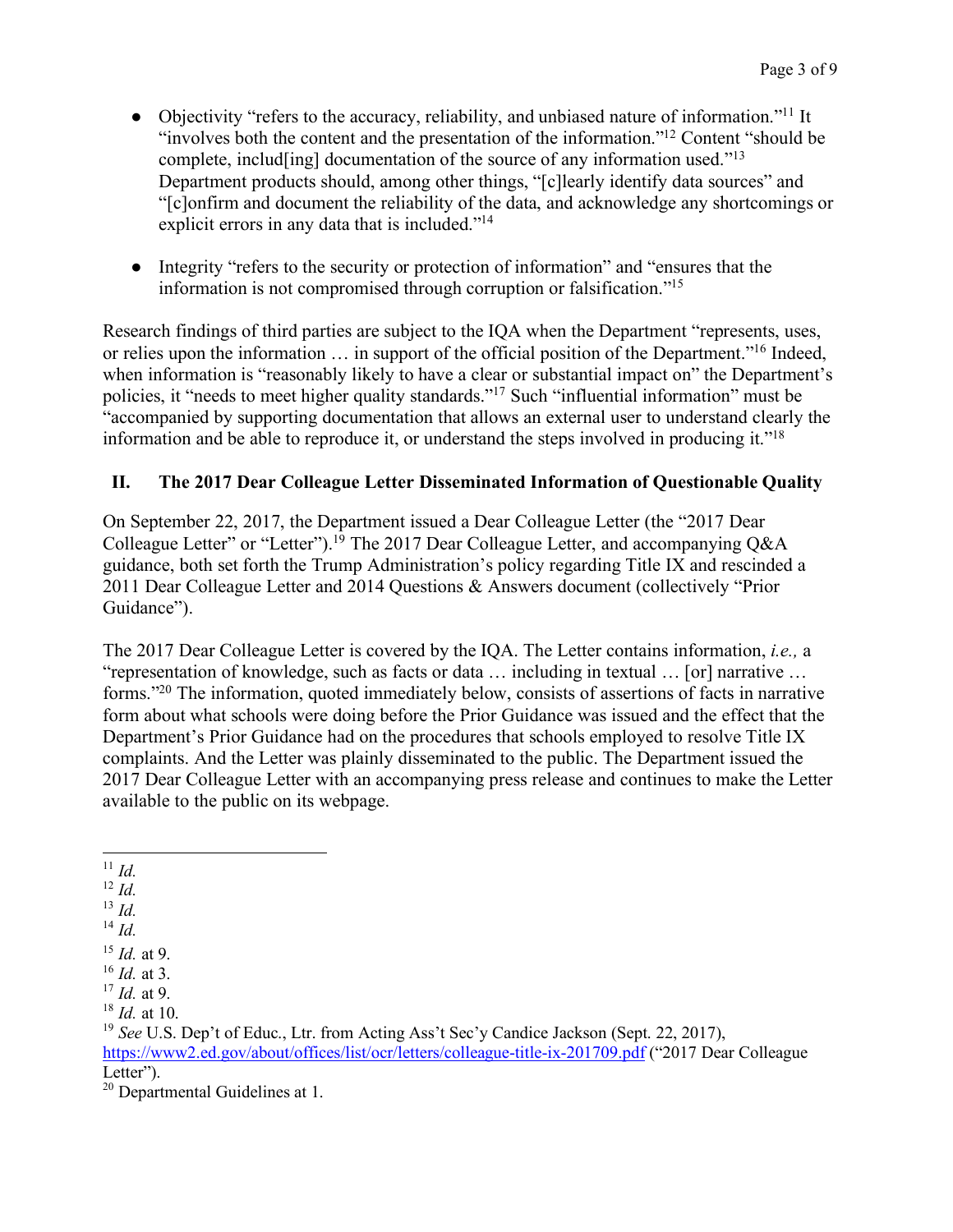Specifically, the Department disseminated the following information in the 2017 Dear Colleague Letter:

- 1. "Many schools [before the Prior Guidance] had traditionally employed a higher clear-and-convincing-evidence standard."21
- 2. "[M]any schools [before the Prior Guidance] had previously followed procedures reserving appeal for accused students."<sup>22</sup>
- 3. "As a result [of the Prior Guidance], many schools have established procedures for resolving allegations that lack the most basic elements of fairness and due process."<sup>23</sup>
- 4. "As a result [of the Prior Guidance], many schools have established procedures for resolving allegations that ... are overwhelmingly stacked against the accused."<sup>24</sup>
- 5. The Prior Guidance "led to the deprivation of rights for many students--both accused students denied fair process and victims denied an adequate resolution of their complaints."25
- 6. The Prior Guidance "has not succeeded … in leading institutions to guarantee educational opportunities on the equal basis that Title IX requires."<sup>26</sup>

 Each of the six statements purports to contain factual information about what schools were doing prior to 2011 or that the Prior Guidance "result[ed]" in or "led to" particular effects. These cannot be considered mere statements of opinion. Although opinions are not generally subject to the IQA, any such opinions must be "clearly identified as such" and "not represent facts."<sup>27</sup> The information in these statements is not clearly identified as opinion, and the statements each represent that the Department is describing true information about the world around us. Thus, these statements contain information that is squarely governed by the IQA.

 This information fails the IQA requirements for utility and objectivity, and as a result, the Department's dissemination of and apparent reliance on this information violates the IQA and its implementing guidelines. implementing guidelines.<br>
21 2017 Dear Colleague Letter at 1.

 $\overline{a}$ 

 <sup>22</sup>*Id.* 

 <sup>23</sup>*Id.* 

 <sup>24</sup>*Id.* 

 <sup>25</sup>*Id.* at 1-2.

 <sup>26</sup>*Id.* at 2.

 $27$  Departmental Guidelines at 3.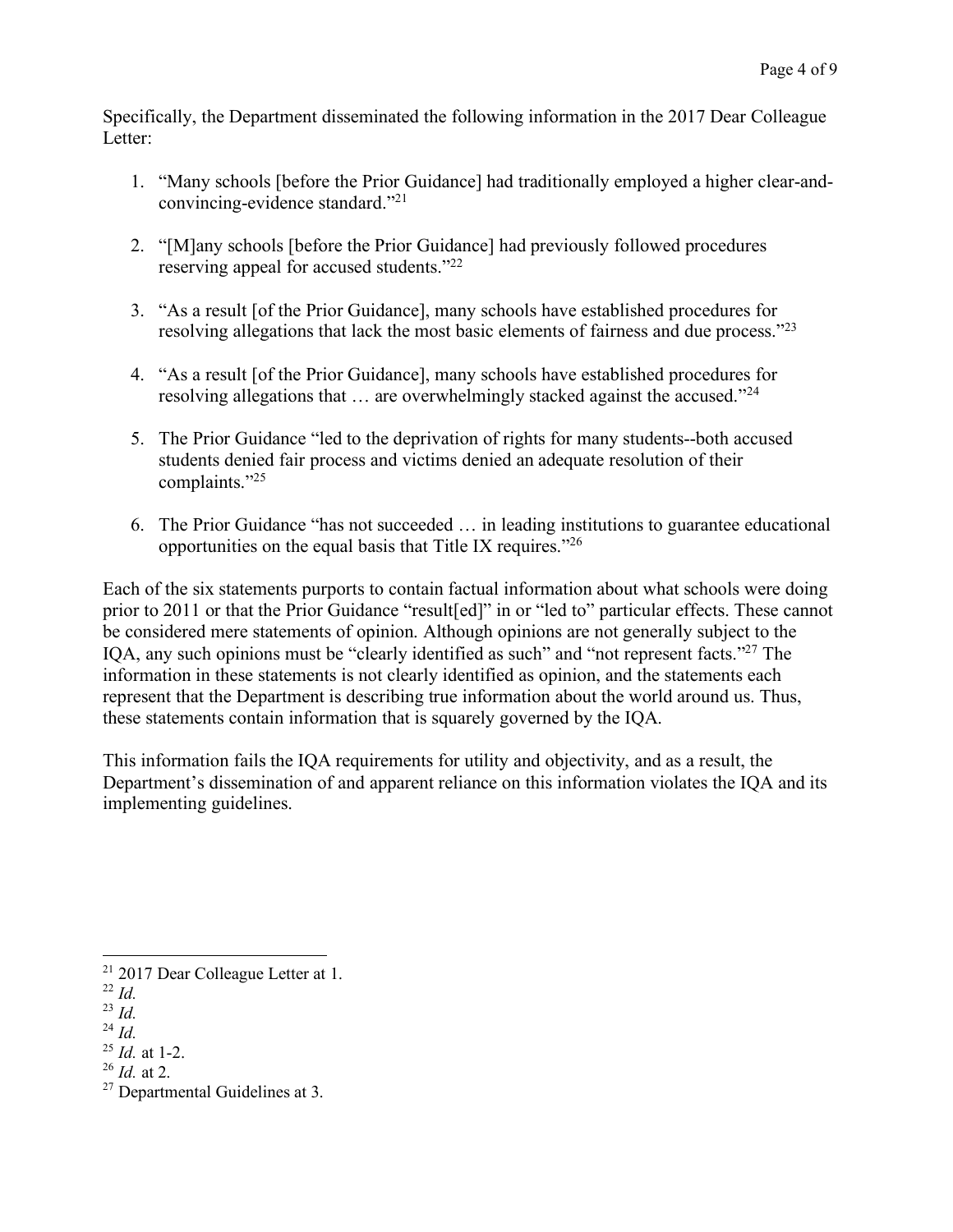*First*, there is no indication where this information comes from, which is critical to both the utility and objectivity factors. Absent citations to data sources, it is impossible for members of the intended audience – including students, educators, education researchers, policymakers, and the public – to fully understand the claims and verify the information. Indeed, the Department failed to identify a single source that it considered in drawing these conclusions, despite the requirement that it "[c]learly identify data sources."28

 *Second*, the utility and objectivity of the information is further undermined by its facial implausibility. Four of the statements discussed above use the phrase "many schools" in describing the information. There are more than 98,000 K-12 public schools, run by over 16,000 local education agencies, that receive federal financial assistance; there are an additional 7,236 such institutions of higher education.<sup>29</sup> The term "many" means "a number relatively large as compared with the whole or possible number of persons or things."<sup>30</sup> Indeed, as a noun, "many" means "majority."<sup>31</sup> With more than 105,000 total schools that receive federal funds, when the Department says in its Letter that "many schools" that receive federal financial assistance had done certain things a certain way or responded to the Prior Guidance in a certain manner, the Department leaves the intended audience – including students, educators, education researchers, policymakers, and the public – with the understanding that the Letter is referring to, and asserting factual information about, schools numbering in the thousands, even the majority of such schools. (If the Department were intending to claim hundreds out of 105,000 schools had done things, the word "many" would not be appropriate.) Yet the Department provided no evidence that would support such a factual claim, and we are not aware of any that exists.

 In fact, the existing research clearly contradicts the Letter's conclusions, even if the claim had been limited only to the practices of institutions of higher education (which it was not). For example, a Congressionally-mandated report submitted to the U.S. Department of Justice in 2002 revealed that more than eighty percent of schools did not mention the burden of proof used in a hearing, and that for those that did, 81% used the "preponderance of the evidence standard."<sup>32</sup> There is no information reported from that survey as to how many schools actually used the "clear and convincing standard." Nor is there any information reported from that survey regarding whether appeal rights were reserved for accused students only, or both the accuser and the accused.

 $28$  *Id.* at 5.

<sup>28</sup> *Id.* at 5.<br><sup>28</sup> *Id.* at 5.<br><sup>29</sup> Nat'l Ctr. for Educ. Statistics, *Educational Institutions*, <u>https://nces.ed.gov/fastfacts/display.asp?id=84</u> (last visited June 21, 2018).

<sup>&</sup>lt;sup>30</sup> Ballentine's Law Dictionary ("Many").

<sup>&</sup>lt;sup>31</sup> Oxford English Dictionary ("Many").

 32 Heather M. Karjane, et al., Educ. Development Ctr., Inc., *Campus Sexual Assault: How America's Institutions of Higher Education Respond* 122 (Oct. 2002), https://www.ncjrs.gov/pdffiles1/nij/grants/196676.pdf.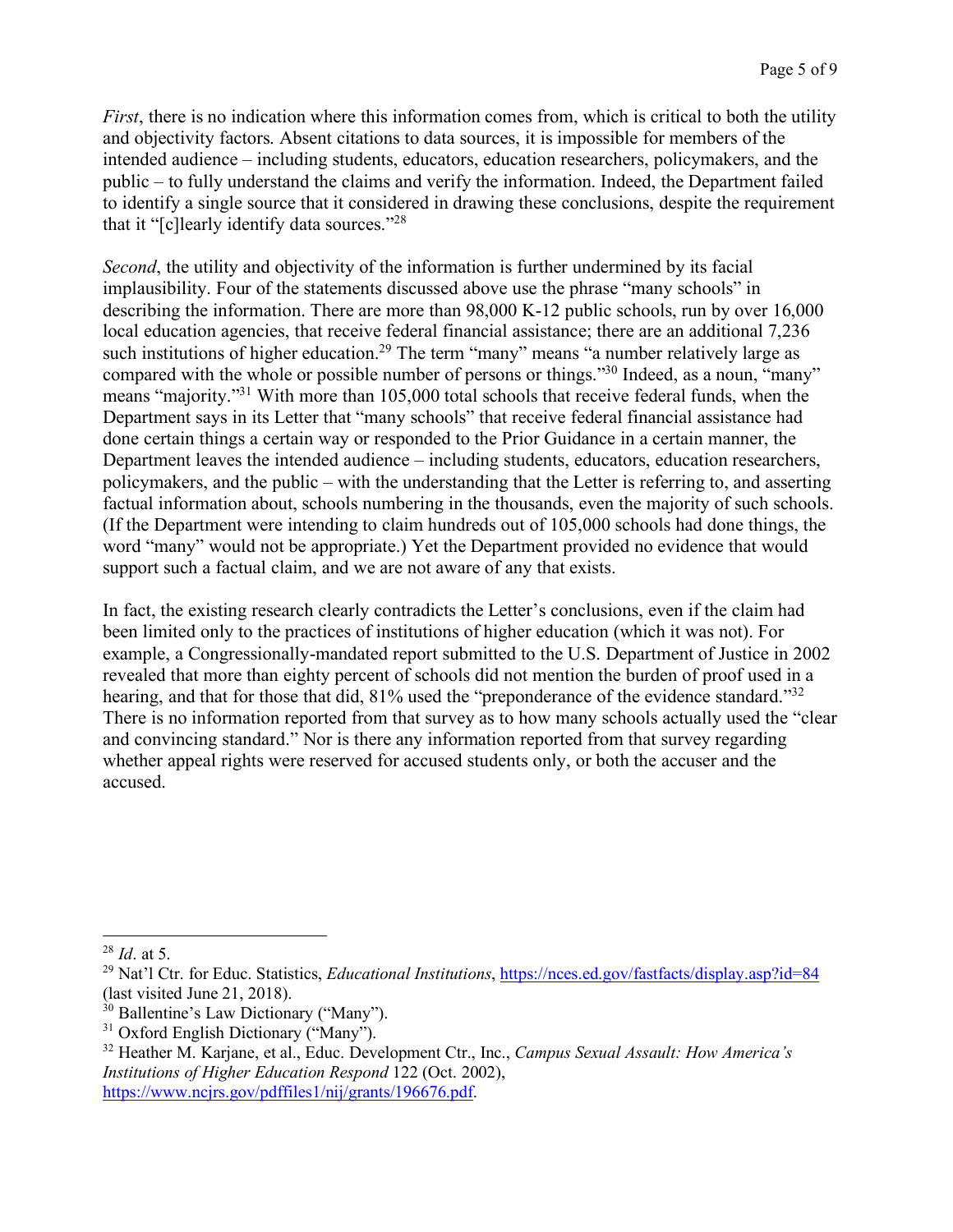Further, in 2011, a survey released by the advocacy group Foundation for Individual Rights in Education ("FIRE") of 197 universities – selected because they were ranked the highest by U.S. News & World Report – showed that before the Prior Guidance was issued in 2011, only 24 schools said they used the clear and convincing standard.<sup>33</sup> Further, FIRE's analysis suggested that such high-ranking institutions of higher education were more likely to use that standard than other schools.<sup>34</sup> This survey then further indicates that the total number of schools who used clear and convincing evidence before 2011 was not "many" of the 7,236 institutions of higher education, much less "many" of the more than 105,000 total schools.

 In 2014, at the request of Senator Claire McCaskill, the Senate Subcommittee on Financial and Contracting Oversight of the Committee on Homeland Security and Governmental Affairs conducted a comprehensive survey of colleges and universities for school year 2011-12 (shortly after the issuance of the 2011 Dear Colleague Letter). That 2014 survey found that only 11% of institutions of higher education that responded to the survey employed the clear and convincing standard and that only 6% of institutions appeared to provide an appeal right to the accused but not the accuser.<sup>35</sup>

 We are unaware of any other recent large-scale analysis of school sexual assault policy that provides a factual basis for the Letter's assertions and, in violation of the IQA, the Letter did not cite any such analysis in support of its assertions of factual information. Indeed, a recent survey of the relevant literature, including the effects of federal Title IX policy, does not identify any such research.<sup>36</sup> Further, we are aware of no information, much less quality information, that is available surveying the procedures used before the Prior Guidance at the more than 98,000 K-12 public schools in the country.

*Third*, the Letter asserts that the Prior Guidance led to a deprivation of rights for "many students." Even if the Department had facts of specific examples at particular institutions in mind (which it elected not to share) and could establish a causal link between the Prior Guidance and the deprivations, the Department has not cited any evidence to support its claim that "many" of the Nation's more than 77 million students experienced such deprivations.<sup>37</sup> Its failure to do so again demonstrates a lack of utility and objectivity in the information asserted.

 $\overline{a}$ 

<sup>&</sup>lt;sup>33</sup> FIRE, *Standard of Evidence Survey: Colleges and Universities Respond to OCR's New Mandate*  Appendix (August 2011) (calculated by counting schools that FIRE coded as "Clear and Convincing Evidence" in the column "Standard of Evidence used prior to April 4, 2011"),

 http://thefire.org/public/pdfs/8d799cc3bcca596e58e0c2998e6b2ce4.pdf?direct. 34 FIRE, *Standard of Evidence Survey: Colleges and Universities Respond to OCR's New Mandate,* at 4 (2011) (FIRE's description of survey findings),

 http://thefire.org/public/pdfs/f17fa5caafd96ccdf8523abe56442215.pdf?direct. 35 S. Subcomm. on Financial & Contracting Oversight, *Sexual Violence on Campus*, App. tbl. F4, F3.14, F3.15 (July 9, 2014), https://www.hsgac.senate.gov/download/sexual-violence-on-campus-survey-report2.

 F3.15 (July 9, 2014), https://www.hsgac.senate.gov/download/sexual-violence-on-campus-survey-report2. 36 Carrie A. Moylan & McKenzie Javorka, *Widening the Lens: An Ecological Review of Campus Sexual Assault*, Sage J.: Trauma, Violence, & Abuse (Feb. 6, 2018),

http://journals.sagepub.com/doi/pdf/10.1177/1524838018756121.<br><sup>37</sup> Press Release, U.S. Census Bureau, School Enrollment in the U.S. (Oct. 20, 2016), https://www.census. gov/newsroom/press-releases/2016/cb16-tps142.html (number of students in United States).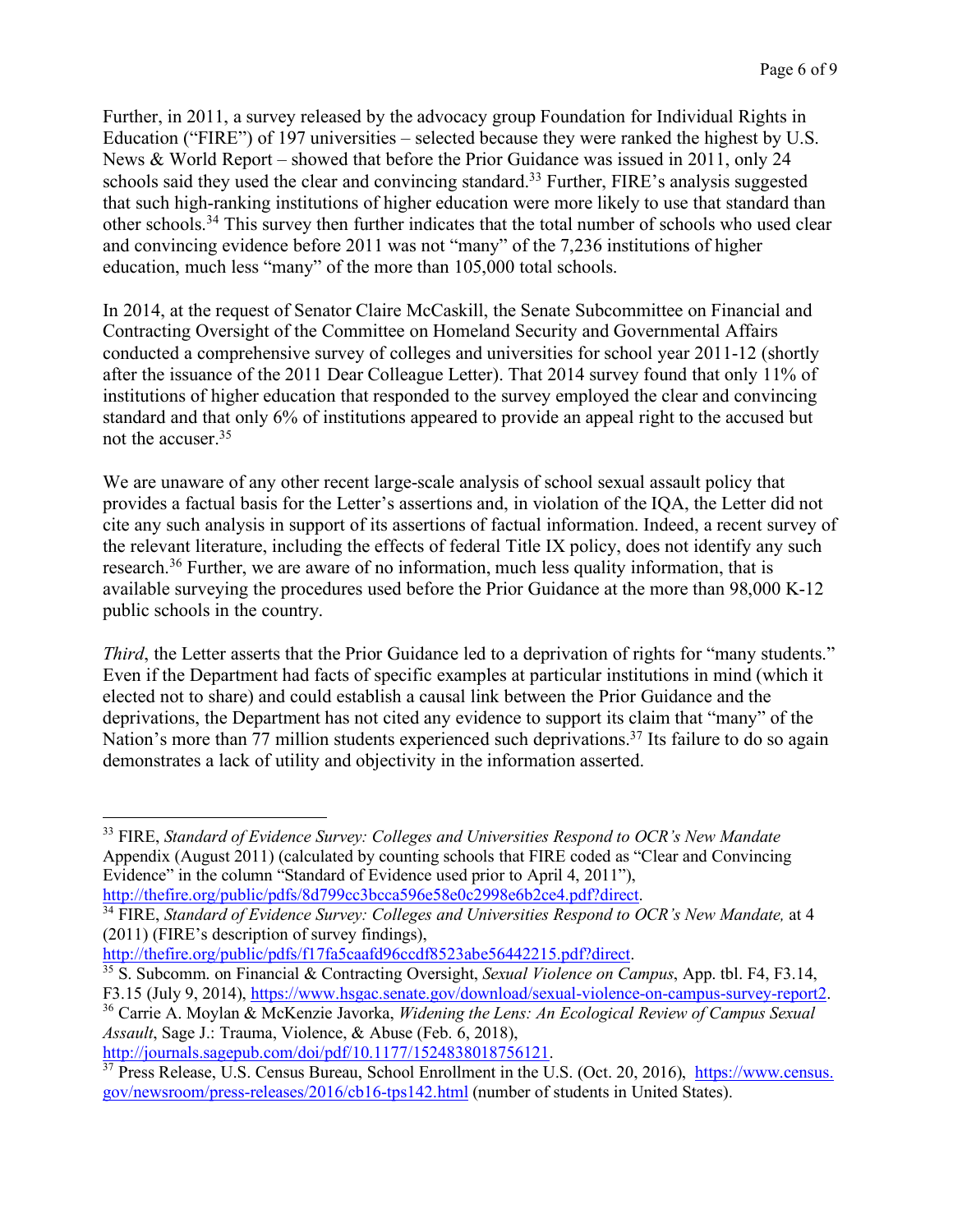*Finally*, the Letter's conclusions about the scope and type of harm the Prior Guidance caused to accused students lack utility and objectivity. The Letter fails to define what it means when it refers to "the most basic elements of fairness and due process" or what it means to have procedures be "overwhelmingly stacked against the accused." Even so, we are aware of no data, either within the Department or based on external research, that identifies a systemic problem. To be sure, one can cherry-pick one-sided anecdotes or allegations made (but not yet proven) in some litigation. But those assertions are not quality information that the Department may lawfully disseminate under the IQA, much less rely on for policy decisions.

 Indeed, those factual assertions run counter to the available evidence. For example, the 2014 survey of institutions of higher education by a Senate Subcommittee, discussed above, determined that while there are ongoing, widespread problems with regard to protecting survivors of sexual harassment, including sexual violence, no similar widespread problem exists with regard to protecting the due process rights of the accused:

 In the adjudication process, it is necessary to balance the rights of survivors with the rights of alleged perpetrators. There has been concern voiced among some groups that if universities adopted more victim-centered approaches in their handling of sexual assault cases, they would violate the due process rights of alleged perpetrators. Some have even said the system is already too survivor- focused. Contrary to these concerns, it appears that some institutions actually afford certain due process elements more frequently to alleged perpetrators than they do to survivors. For example, 82% of schools allow alleged perpetrators to challenge hearing members regarding impartiality or conflicts of interest, while only 78% provide the same right to survivors.<sup>38</sup>

 Even more recent studies in Maryland and North Carolina similarly found that accused students were more likely than complainants to be given various procedural rights, including the right to receive written notice of the charges, to call witnesses (including character witnesses), to submit evidence, to question witnesses, and to challenge decisionmakers for bias.<sup>39</sup> The Maryland study, moreover, found that in some institutions the procedures were still stacked against the complainant: schools that "were strongly oriented to protecting accused students' due process rights did not, as a group, have values for protecting victims/accusers that were above the mean. Two, in fact, had victim support values of zero." The Letter's failure to acknowledge these and other analyses of the ongoing robustness of due process protections violates the IQA and its implementing guidelines' regarding the objectivity and utility requirements.

https://libres.uncg.edu/ir/asu/f/Elrod%20Dissertation.pdf.

 $\overline{a}$ 

 38 S. Subcomm. on Financial & Contracting Oversight, *supra* note 35*,* at 11-12.

 39 Amanda Konradi, *Can Justice Be Served on Campus? An Examination of Due Process and Victim Protection Policies in the Campus Adjudication of Sexual Assault in Maryland*, Humanity & Soc'y 373, OCwxOTkuMjMwLjExMi4yMjY%3D&s=profile; Joshua D. Elrod, *Prompt and Equitable: A Critical Study of Sexual Violence Policies and Procedures at University of North Carolina Systems* 86 (Aug. 2015) (Ph.D. dissertation, Appalachian State University), 387 (2016), http://www.academia.edu/attachments/52957101/download\_file?st=MTUyOTAwMDk4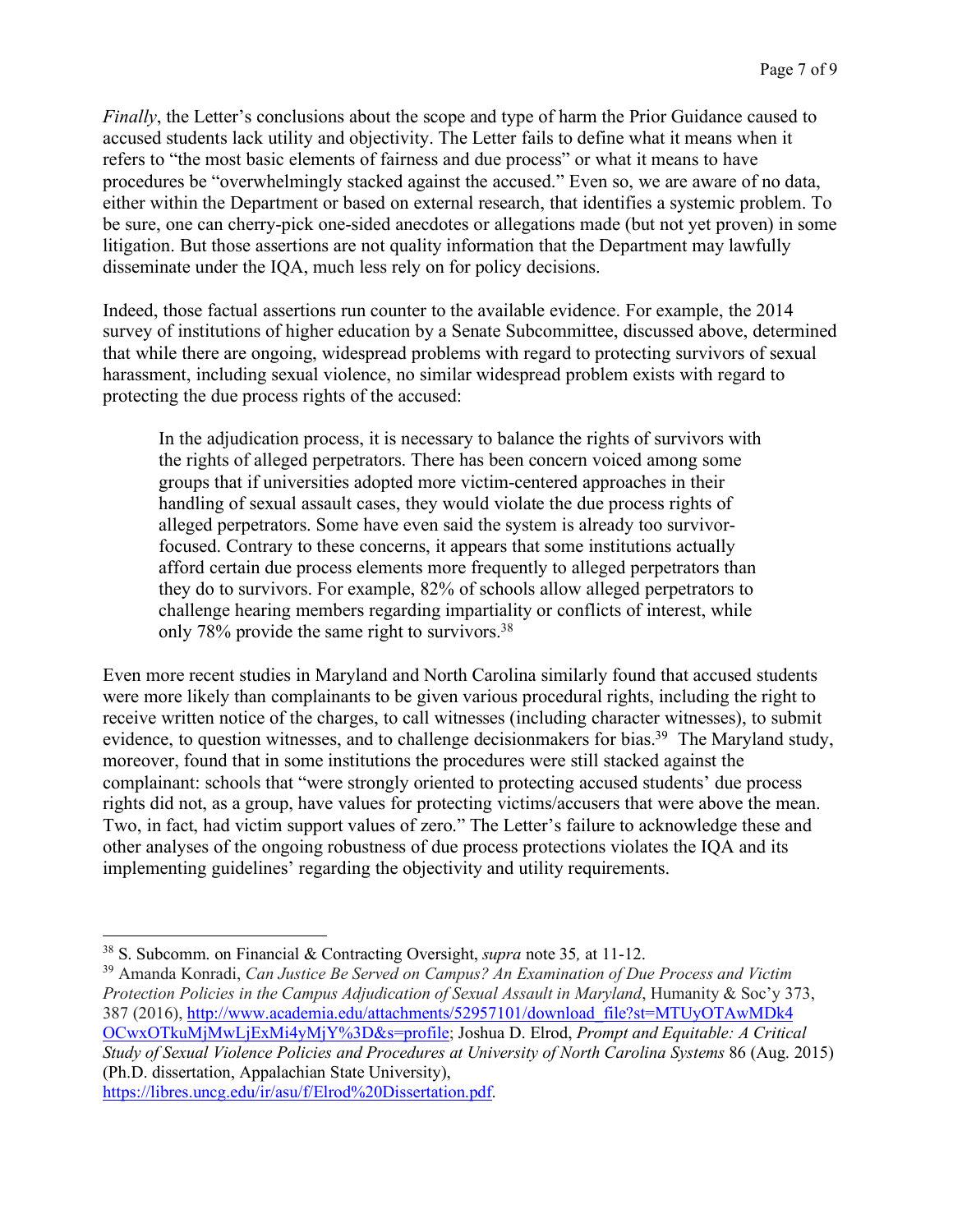### **III. The Signatories Are Affected Persons**

 Each of the 12 organizations that joins this letter is adversely affected by the Department's dissemination of the information at issue.<sup>40</sup> As part of a mission to promote gender justice and equal opportunity, the organizations work to prevent and redress sexual harassment, including sexual violence, by supporting and representing student survivors and by educating school officials, students, and members of the public about their rights and obligations under federal law. Consistent with this mission, the organizations have expended, and will continue to expend, their resources to ensure that all schools follow Title IX as explained by the Prior Guidance.

 The Department, by making the unsupported assertion in the 2017 Dear Colleague Letter that the Prior Guidance resulted in the establishment of inappropriate procedures and the infringement of accused students' rights, makes our organizations' jobs more difficult because this assertion discourages schools from voluntarily complying with the Prior Guidance.

 Further, the 2017 Dear Colleague Letter not only informs schools about the Department's new legal interpretation of Title IX to permit the use of a clear-and-convincing burden of proof and one-sided appeals for the alleged perpetrator, but it also asserts that many schools had traditionally used such standards and procedures. That inaccurate factual assertion suggests a pre-existing consensus among schools in support of those procedures – and approval from the Department – that makes it more difficult for our organizations to oppose schools' adoption of the procedures.

procedures.<br>Finally, the inaccurate information disseminated here reinforces an incorrect belief that students who claim they have experienced sexual violence (primarily women and girls) are being given unfair advantages in comparison to the alleged perpetrators (primarily men and boys). That inaccurate information has a chilling effect which discourages victims of sexual harassment, including sexual violence, whom our organizations support, from reporting their experiences to campus authorities. It also creates and reinforces stereotypical views regarding women and girls that our organizations will have to combat in order to achieve our goals of gender justice and equal opportunity.

### **IV. Remedy and Conclusion**

 $\overline{a}$ 

 Prevention and redress of sexual violence in educational institutions is a serious issue. The Department disrespects the issue, as well as the people who experience it, when it relies on and disseminates information that lack the basic attributes of quality.

<sup>&</sup>lt;sup>40</sup> Departmental Guidelines at 10 ("An affected person is an individual or an entity that may use, benefit or be harmed by the disseminated information at issue.").